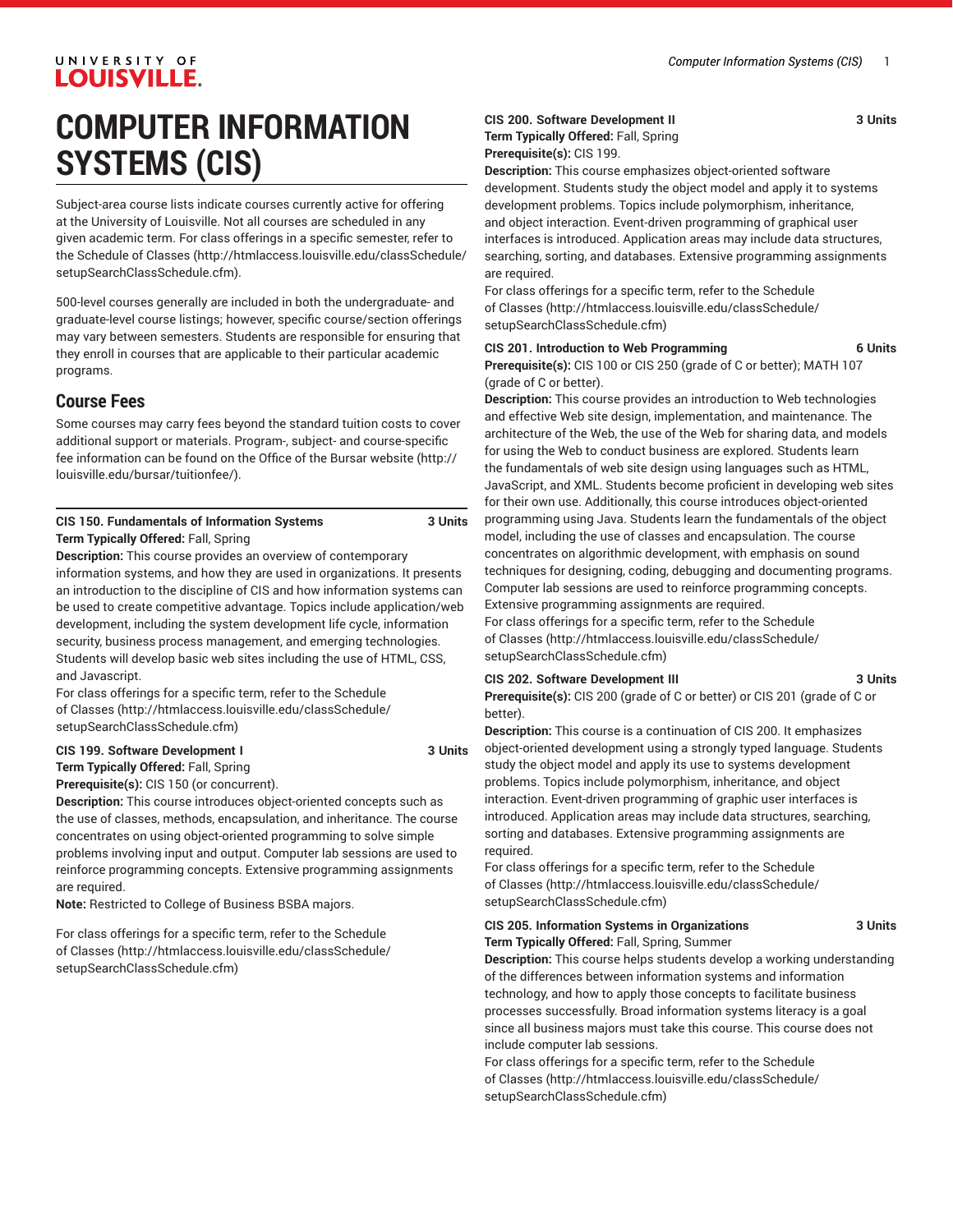#### **CIS 211. Operating Systems 3 Units**

**Prerequisite(s):** CIS 200 (grade of C or better) or CIS 201 (grade of C or better).

**Description:** The course surveys basic computer architecture and operating system concepts. The student learns how the computer is built and organized, and how the operating systems function to manage available resources. The course provides experience with different operating systems such as Windows XP, UNIX/Linux, and MS-DOS. Topics covered include: data representations in the computer and base conversions; the CPU and memory; instruction types; I/O facilities; computer peripherals; operating system internals; file management; programming tools; and an introduction to client/server and web-based computing and applications.

For class offerings for a specific term, refer to the [Schedule](http://htmlaccess.louisville.edu/classSchedule/setupSearchClassSchedule.cfm) [of Classes \(http://htmlaccess.louisville.edu/classSchedule/](http://htmlaccess.louisville.edu/classSchedule/setupSearchClassSchedule.cfm) [setupSearchClassSchedule.cfm\)](http://htmlaccess.louisville.edu/classSchedule/setupSearchClassSchedule.cfm)

#### **CIS 215. Introduction to Computer Information Systems 2 Units Term Typically Offered:** Occasionally Offered

**Prerequisite(s):** CIS 199 (grade of C or better) or CIS 201 (grade of C or better).

**Description:** This course provides an overview of computer information systems and how they are used in business. It emphasizes fundamental knowledge areas and skills expected of an information systems professional. Topics include the evolution of computing equipment, a survey of types of information systems used in business, and a discussion of professional responsibilities. Students learn team building, project planning, team coordination, and project reporting techniques. Career opportunities, co-op placement, and CIS program requirements are discussed.

For class offerings for a specific term, refer to the [Schedule](http://htmlaccess.louisville.edu/classSchedule/setupSearchClassSchedule.cfm) [of Classes \(http://htmlaccess.louisville.edu/classSchedule/](http://htmlaccess.louisville.edu/classSchedule/setupSearchClassSchedule.cfm) [setupSearchClassSchedule.cfm\)](http://htmlaccess.louisville.edu/classSchedule/setupSearchClassSchedule.cfm)

#### **CIS 250. Introduction to Data and Information Management 3 Units Term Typically Offered:** Fall, Spring, Summer

**Description:** This course provides an introduction to the role of computers and other information technologies in business. Sessions in the classroom will cover the basic concepts of computer use with special attention to current technological innovation in social and business environments. Topics include technology and organizational change, telecommunications, privacy in the information age, and business security on the internet. Sessions in the computer lab will emphasize business problem solving using critical thinking techniques and commonly used analytical tools.

**Note:** A \$30 lab fee is charged for this course.

For class offerings for a specific term, refer to the [Schedule](http://htmlaccess.louisville.edu/classSchedule/setupSearchClassSchedule.cfm) [of Classes \(http://htmlaccess.louisville.edu/classSchedule/](http://htmlaccess.louisville.edu/classSchedule/setupSearchClassSchedule.cfm) [setupSearchClassSchedule.cfm\)](http://htmlaccess.louisville.edu/classSchedule/setupSearchClassSchedule.cfm)

## **CIS 300. Computer Information Systems 3 Units Term Typically Offered:** Occasionally Offered

**Prerequisite(s):** CIS 100 or CIS 250.

**Fee:** An additional \$45.00 is charged for this course. **Description:** The study of computer information systems as they support business processes. Topics include the role of data, data manipulation, database management, information management and decision making, systems analysis and design, historical vs. current methodology in data communications, hardware and software in telecommunications, an overview of automated information systems, policies and procedures needed to protect an information system, and advanced use of spreadsheet and database software. For class offerings for a specific term, refer to the [Schedule](http://htmlaccess.louisville.edu/classSchedule/setupSearchClassSchedule.cfm) [of Classes](http://htmlaccess.louisville.edu/classSchedule/setupSearchClassSchedule.cfm) ([http://htmlaccess.louisville.edu/classSchedule/](http://htmlaccess.louisville.edu/classSchedule/setupSearchClassSchedule.cfm) [setupSearchClassSchedule.cfm\)](http://htmlaccess.louisville.edu/classSchedule/setupSearchClassSchedule.cfm)

### **CIS 305. Data Analysis for Decision-Making 3 Units Term Typically Offered:** Fall, Spring, Summer

**Fee:** An additional \$45.00 is charged for this course. **Description:** This project-based course provides students with an opportunity to explore data analysis using spreadsheet and database techniques, including incorporating contemporary decision-making tools in modern spreadsheet software. This course emphasizes the roles of business analysis and knowledge workers through projects and discussions and teaches students how creative use of strong analytical skills can lead to career advancement in any business domain. For class offerings for a specific term, refer to the [Schedule](http://htmlaccess.louisville.edu/classSchedule/setupSearchClassSchedule.cfm) [of Classes](http://htmlaccess.louisville.edu/classSchedule/setupSearchClassSchedule.cfm) ([http://htmlaccess.louisville.edu/classSchedule/](http://htmlaccess.louisville.edu/classSchedule/setupSearchClassSchedule.cfm) [setupSearchClassSchedule.cfm\)](http://htmlaccess.louisville.edu/classSchedule/setupSearchClassSchedule.cfm)

### **CIS 310. Database Design 3 Units**

**Term Typically Offered:** Fall, Spring **Prerequisite(s):** CIS 199 or CIS 443.

**Fee:** An additional \$45.00 is charged for this course.

**Description:** This course will provide a solid and practical foundation for the design and implementation of database systems. Emphasis will be on relational database models, with significant coverage of basic relational database concepts, normalization, E-R modeling, locking, SQL, and distributed databases. Additional topics include web database, database security, access control policies and procedures, risk management, and ethical aspects of information handling. Course software includes current database tools such as SQL server.

**Note:** Course is restricted to approved COB BSBA majors and COB Data Analytics minors.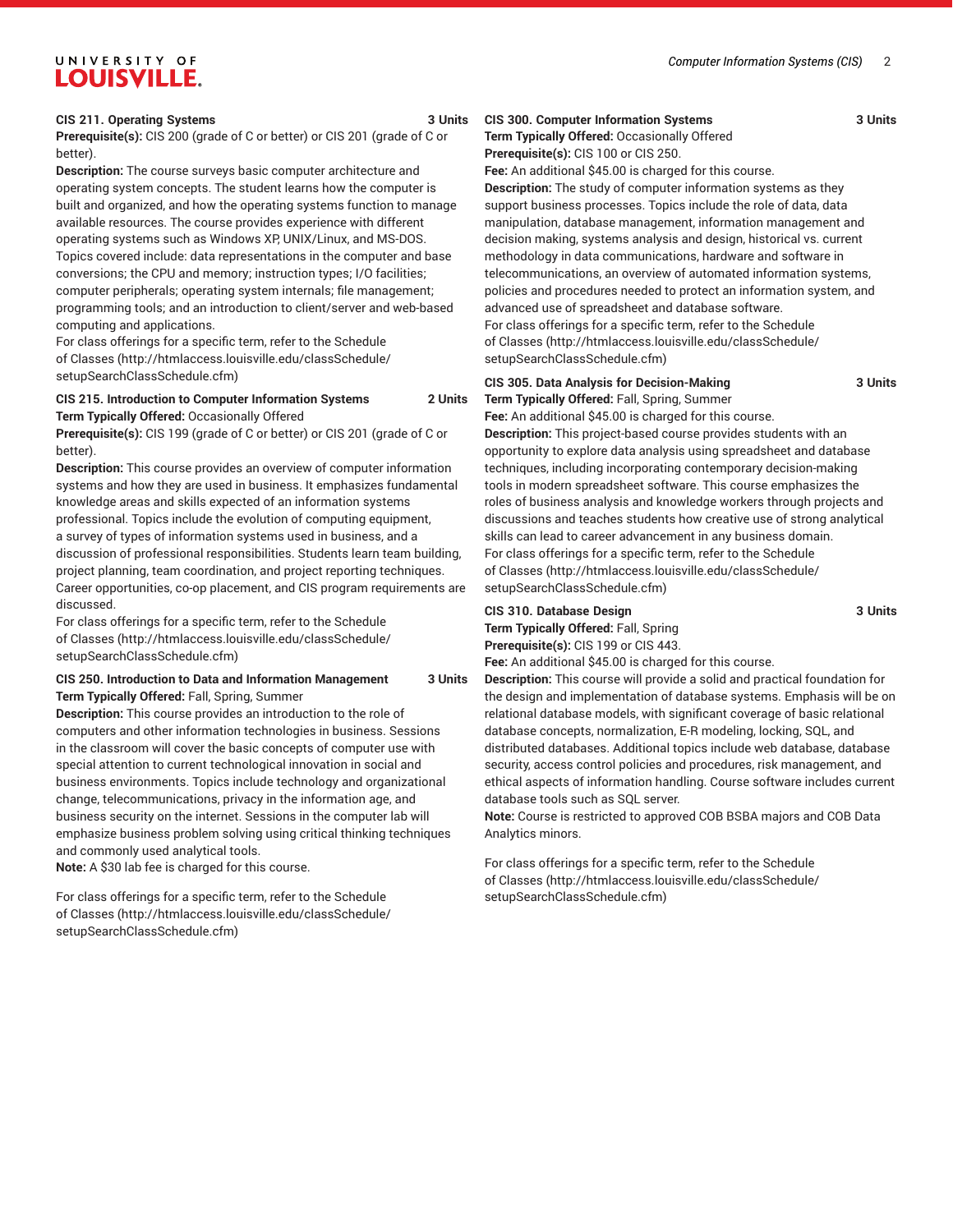#### **CIS 320. Systems Analysis and Design 3 Units**

**Term Typically Offered:** Fall, Spring

**Prerequisite(s):** CIS 199, CIS 305 (or equivalent), and CIS 310 (or concurrent).

**Fee:** An additional \$45.00 is charged for this course.

**Description:** Introduces the fundamentals of object-oriented analysis and design, including experience with a CASE tool. Topics include requirements determination, feasibility analysis, modeling with Unified Modeling Language (UML) and data dictionary construction, data modeling and normalization, user interface requirements specification, and information security procedures. Development of problem and design specifications for an information systems project is required. Develops team skills, written and oral communication skills.

**Course Attribute(s):** CBL - This course includes Community-Based Learning (CBL). Students will engage in a community experience or project with an external partner in order to enhance understanding and application of academic content.

For class offerings for a specific term, refer to the [Schedule](http://htmlaccess.louisville.edu/classSchedule/setupSearchClassSchedule.cfm) [of Classes \(http://htmlaccess.louisville.edu/classSchedule/](http://htmlaccess.louisville.edu/classSchedule/setupSearchClassSchedule.cfm) [setupSearchClassSchedule.cfm\)](http://htmlaccess.louisville.edu/classSchedule/setupSearchClassSchedule.cfm)

**CIS 350. Infrastructure Technologies 3 Units Term Typically Offered:** Fall, Spring **Prerequisite(s):** CIS 199.

**Fee:** An additional \$45.00 is charged for this course.

**Description:** This course provides an introduction to IT infrastructure issues and covers topics related to computer and systems architecture and communication networks, with an overall focus on the services and capabilities that IT infrastructure solutions enable in an organizational context. It gives students the knowledge and skills that they need for communicating effectively with professionals whose special focus is on hardware and systems software technology and for designing processes and solutions that require in-depth understanding of the IT infrastructure capabilities and limitations. It also prepares students for interaction with external vendors of IT infrastructure components and solutions. For class offerings for a specific term, refer to the [Schedule](http://htmlaccess.louisville.edu/classSchedule/setupSearchClassSchedule.cfm) [of Classes \(http://htmlaccess.louisville.edu/classSchedule/](http://htmlaccess.louisville.edu/classSchedule/setupSearchClassSchedule.cfm) [setupSearchClassSchedule.cfm\)](http://htmlaccess.louisville.edu/classSchedule/setupSearchClassSchedule.cfm)

#### **CIS 360. Business Data Communications 3 Units**

**Term Typically Offered:** Occasionally Offered **Prerequisite(s):** CIS 111 or CIS 202; CIS 115 or CIS 215; CIS 211;

MATH 205. **Fee:** An additional \$45.00 is charged for this course.

**Description:** This course explores the fundamental concepts of business data communications and networking. Preliminary discussion will trace the evolution of telecommunications, its regulation over the years, laws governing telecommunications, and the role of regulatory bodies. Primary focus will be on data communications technologies and infrastructure used shared data among business organizations. Students study common network technologies and learn how to apply them to business situations. Topics include data transmission, terminalhost communication, TCP/IP, OSI model, Local Area Network (LAN) technologies, network standards, Wide Area Network (WAN), wireless communication, network management, communication security, security tools, privacy and ethics, and laws governing data communications. For class offerings for a specific term, refer to the [Schedule](http://htmlaccess.louisville.edu/classSchedule/setupSearchClassSchedule.cfm) [of Classes \(http://htmlaccess.louisville.edu/classSchedule/](http://htmlaccess.louisville.edu/classSchedule/setupSearchClassSchedule.cfm) [setupSearchClassSchedule.cfm\)](http://htmlaccess.louisville.edu/classSchedule/setupSearchClassSchedule.cfm)

**CIS 371. Excel Programming with VBA 1.5 Units Prerequisite(s):** CIS 100 or CIS 250; CIS 300; restricted to non-CIS Business students.

**Description:** Practical information systems development experience using Microsoft Excel and Visual Basic for Applications (VBA). Students will learn to use Excel and VBA as a programming environment for creating information systems solutions. Topics might include an introduction to VBA, its main components and objects, and their properties, methods, and events. Through hands-on work, students will learn to develop solutions, debug, handle errors, and create custom reports.

For class offerings for a specific term, refer to the [Schedule](http://htmlaccess.louisville.edu/classSchedule/setupSearchClassSchedule.cfm) [of Classes](http://htmlaccess.louisville.edu/classSchedule/setupSearchClassSchedule.cfm) ([http://htmlaccess.louisville.edu/classSchedule/](http://htmlaccess.louisville.edu/classSchedule/setupSearchClassSchedule.cfm) [setupSearchClassSchedule.cfm\)](http://htmlaccess.louisville.edu/classSchedule/setupSearchClassSchedule.cfm)

#### **CIS 380. Software for Business I 1-3 Units**

**Prerequisite(s):** CIS 300; restricted to Accounting and Finance majors. **Fee:** An additional \$45.00 is charged for this course.

**Description:** Experience with contemporary software products used in business. Students will acquire hands-on experience using the software in analyzing business problems or in creating information systems useful in business. Software products will vary as technology evolves, and will address topics of current interest such as project management, data storage and use, decision support, and web authoring. For class offerings for a specific term, refer to the [Schedule](http://htmlaccess.louisville.edu/classSchedule/setupSearchClassSchedule.cfm)

[of Classes](http://htmlaccess.louisville.edu/classSchedule/setupSearchClassSchedule.cfm) ([http://htmlaccess.louisville.edu/classSchedule/](http://htmlaccess.louisville.edu/classSchedule/setupSearchClassSchedule.cfm) [setupSearchClassSchedule.cfm\)](http://htmlaccess.louisville.edu/classSchedule/setupSearchClassSchedule.cfm)

#### **CIS 381. Software for Business II 1-3 Units**

**Prerequisite(s):** CIS 300; restricted to Accounting and Finance majors. **Description:** A continuation of CIS 380 for students seeking additional experience with contemporary software products.

For class offerings for a specific term, refer to the [Schedule](http://htmlaccess.louisville.edu/classSchedule/setupSearchClassSchedule.cfm) [of Classes](http://htmlaccess.louisville.edu/classSchedule/setupSearchClassSchedule.cfm) ([http://htmlaccess.louisville.edu/classSchedule/](http://htmlaccess.louisville.edu/classSchedule/setupSearchClassSchedule.cfm) [setupSearchClassSchedule.cfm\)](http://htmlaccess.louisville.edu/classSchedule/setupSearchClassSchedule.cfm)

#### **CIS 390. Special Topics 1-3 Units**

**Term Typically Offered:** Occasionally Offered **Prerequisite(s):** CIS 199.

**Fee:** An additional \$45.00 is charged for this course. **Description:** Practical information systems development experience using contemporary PC programming tools and environments. Topics will vary as technology evolves, and will include topics of current interest such as network administration, Rapid Application Development, and World Wide Web development.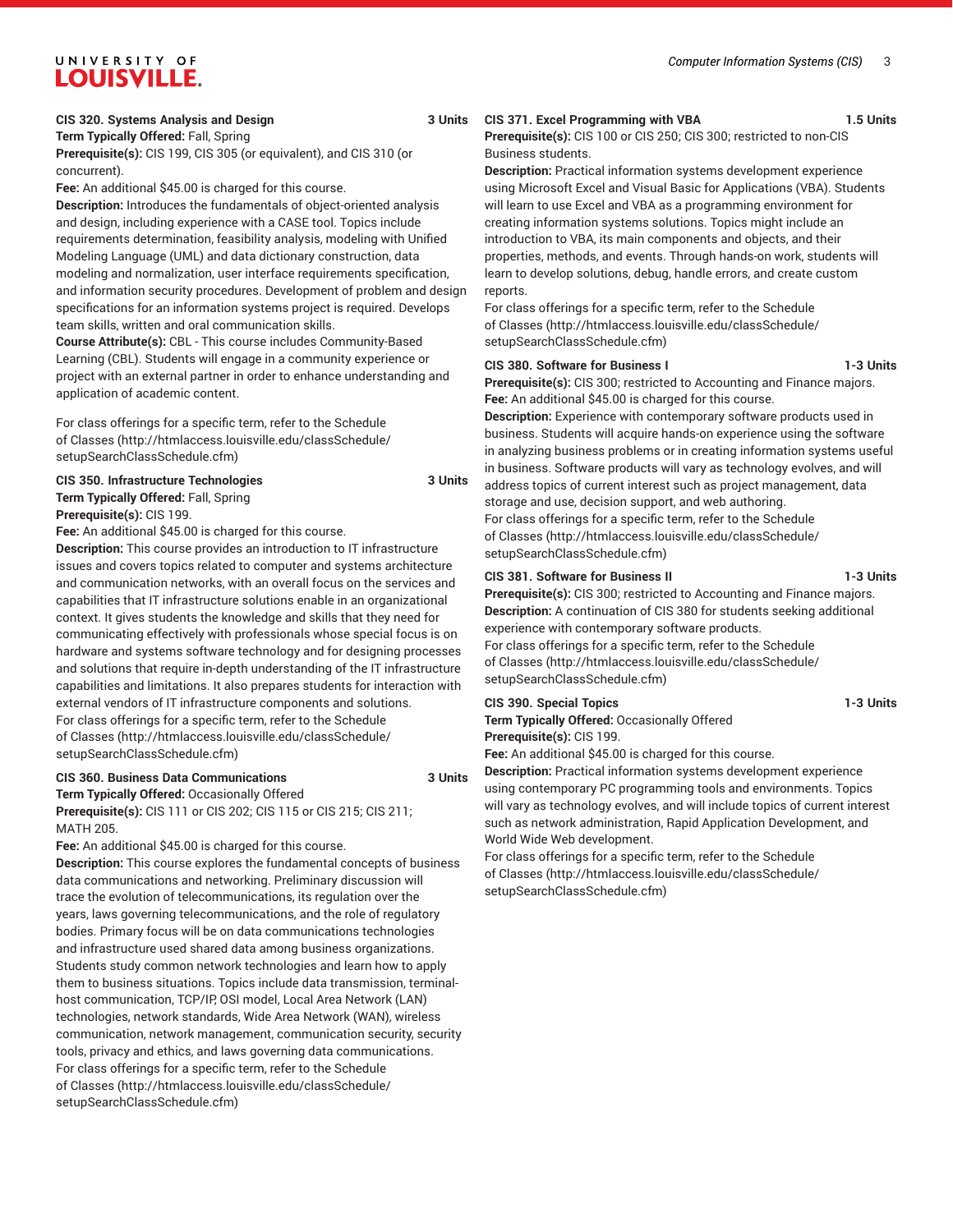#### **CIS 391. Windows Network Administration 1.5 Units**

**Grading Basis:** Pass/Fail

**Prerequisite(s):** CIS 111 or CIS 202; CIS 115 or CIS 215; CIS 211; restricted to CIS students.

**Description:** Practical network administration experience using Microsoft's client/server operating system. Students will learn to perform fundamental network administration and installation tasks. Topics might include account policies, network resources, permission for files and folders, printer environments, partitions, network transport protocols, and network services. Through hands-on work, students will learn to install and configure the operating system, create user and group accounts, monitor and manage network resources, and install and configure network services.

For class offerings for a specific term, refer to the [Schedule](http://htmlaccess.louisville.edu/classSchedule/setupSearchClassSchedule.cfm) [of Classes \(http://htmlaccess.louisville.edu/classSchedule/](http://htmlaccess.louisville.edu/classSchedule/setupSearchClassSchedule.cfm) [setupSearchClassSchedule.cfm\)](http://htmlaccess.louisville.edu/classSchedule/setupSearchClassSchedule.cfm)

#### **CIS 392. VB NET Programming 1.5 Units**

**Term Typically Offered:** Occasionally Offered

**Prerequisite(s):** CIS 111 or CIS 202; CIS 115 or CIS 215; CIS 211; restricted to CIS students.

**Fee:** An additional \$45.00 is charged for this course.

**Description:** Practical information systems development experience using Microsoft VB NET. Students will develop logical problem solving skills and methods for translating a problem description into appropriate logic structures and coding statements. Topics might include programming constructs, variables, arrays, procedures, commonly used VB controls, menus, and database access. Through hands-onwork, students will develop proficiency with programming logic, eventdriven programming, objects and their use, and Windows application development.

For class offerings for a specific term, refer to the [Schedule](http://htmlaccess.louisville.edu/classSchedule/setupSearchClassSchedule.cfm) [of Classes \(http://htmlaccess.louisville.edu/classSchedule/](http://htmlaccess.louisville.edu/classSchedule/setupSearchClassSchedule.cfm) [setupSearchClassSchedule.cfm\)](http://htmlaccess.louisville.edu/classSchedule/setupSearchClassSchedule.cfm)

#### **CIS 396. Zero-Credit Internship-Computer Information Systems 0 Units Grading Basis:** Pass/Fail

**Term Typically Offered:** Occasionally Offered

**Prerequisite(s):** CIS 199 and CIS 305; good academic standing; validation through the Ulmer Career Management Center; students must be Computer Information Systems majors.

**Fee:** An additional \$45.00 is charged for this course.

**Description:** A new workplace experience in an approved Computer Information Systems position which offers a progression of learning in a level appropriate opportunity for practical application of classroom theory and tools. This program is available to students who have received the maximum number of co-op credit hours for their major.Application to the zero-credit internship program and completion of orientation processes should be accomplished prior to employment.

**Note:** This course is restricted and requires permission from the Ulmer Career Management Center.

For class offerings for a specific term, refer to the [Schedule](http://htmlaccess.louisville.edu/classSchedule/setupSearchClassSchedule.cfm) [of Classes \(http://htmlaccess.louisville.edu/classSchedule/](http://htmlaccess.louisville.edu/classSchedule/setupSearchClassSchedule.cfm) [setupSearchClassSchedule.cfm\)](http://htmlaccess.louisville.edu/classSchedule/setupSearchClassSchedule.cfm)

#### **CIS 397. Co-op in Computer Information Systems I 3 Units Grading Basis:** Pass/Fail **Term Typically Offered:** Fall, Spring, Summer

**Prerequisite(s):** CIS 199 & CIS 305, good academic standing and validation from the Ulmer Career Center.

**Description:** Must be a CIS major.CIS majors only. A new workplace experience in an approved CIS position that offers the student an opportunity for practical application of classroom theory and tools. Note: Application to the co-op program and completion of the orientation process should be completed prior to employment.

**Note:** Can be taken with CIS 398 for a total of six (6) hours of co-op credit, students may register for CIS 397 and CIS 398 in one or two semesters. **Course Attribute(s):** CBL - This course includes Community-Based Learning (CBL). Students will engage in a community experience or project with an external partner in order to enhance understanding and application of academic content.

For class offerings for a specific term, refer to the [Schedule](http://htmlaccess.louisville.edu/classSchedule/setupSearchClassSchedule.cfm) [of Classes](http://htmlaccess.louisville.edu/classSchedule/setupSearchClassSchedule.cfm) ([http://htmlaccess.louisville.edu/classSchedule/](http://htmlaccess.louisville.edu/classSchedule/setupSearchClassSchedule.cfm) [setupSearchClassSchedule.cfm\)](http://htmlaccess.louisville.edu/classSchedule/setupSearchClassSchedule.cfm)

**CIS 398. Co-op in Computer Information Systems II 1-3 Units Grading Basis:** Pass/Fail

**Term Typically Offered:** Fall, Spring, Summer

**Prerequisite(s):** CIS 397 (or concurrent); university GPA of 2.50; validation through the College of Business Co-op Office.

**Description:** A new or continued workplace experience in an approved CIS position which offers new learning and/or additional responsibilities that continue the student's progression of learning and opportunity for practical application of classroom concepts and tools. **Note:** Usually taken concurrently with CIS 397 for a total of six hours of co-op credit for a six month, full-time work place experience; students may register for CIS 397 and CIS 398 in one or two semesters. **Course Attribute(s):** CBL - This course includes Community-Based Learning (CBL). Students will engage in a community experience or project with an external partner in order to enhance understanding and application of academic content.

For class offerings for a specific term, refer to the [Schedule](http://htmlaccess.louisville.edu/classSchedule/setupSearchClassSchedule.cfm) [of Classes](http://htmlaccess.louisville.edu/classSchedule/setupSearchClassSchedule.cfm) ([http://htmlaccess.louisville.edu/classSchedule/](http://htmlaccess.louisville.edu/classSchedule/setupSearchClassSchedule.cfm) [setupSearchClassSchedule.cfm\)](http://htmlaccess.louisville.edu/classSchedule/setupSearchClassSchedule.cfm)

#### **CIS 399. Co-op in Computer Information Systems III 3 Units Grading Basis:** Pass/Fail

**Term Typically Offered:** Fall, Spring, Summer

**Prerequisite(s):** Permission of College of Business Co-op Office. **Description:** A new or continued workplace experience in an approved CIS position which offers new learning and/or additional responsibilities that continue the student's progression of learning and opportunity for practical application of classroom theory and tools.

**Course Attribute(s):** CBL - This course includes Community-Based Learning (CBL). Students will engage in a community experience or project with an external partner in order to enhance understanding and application of academic content.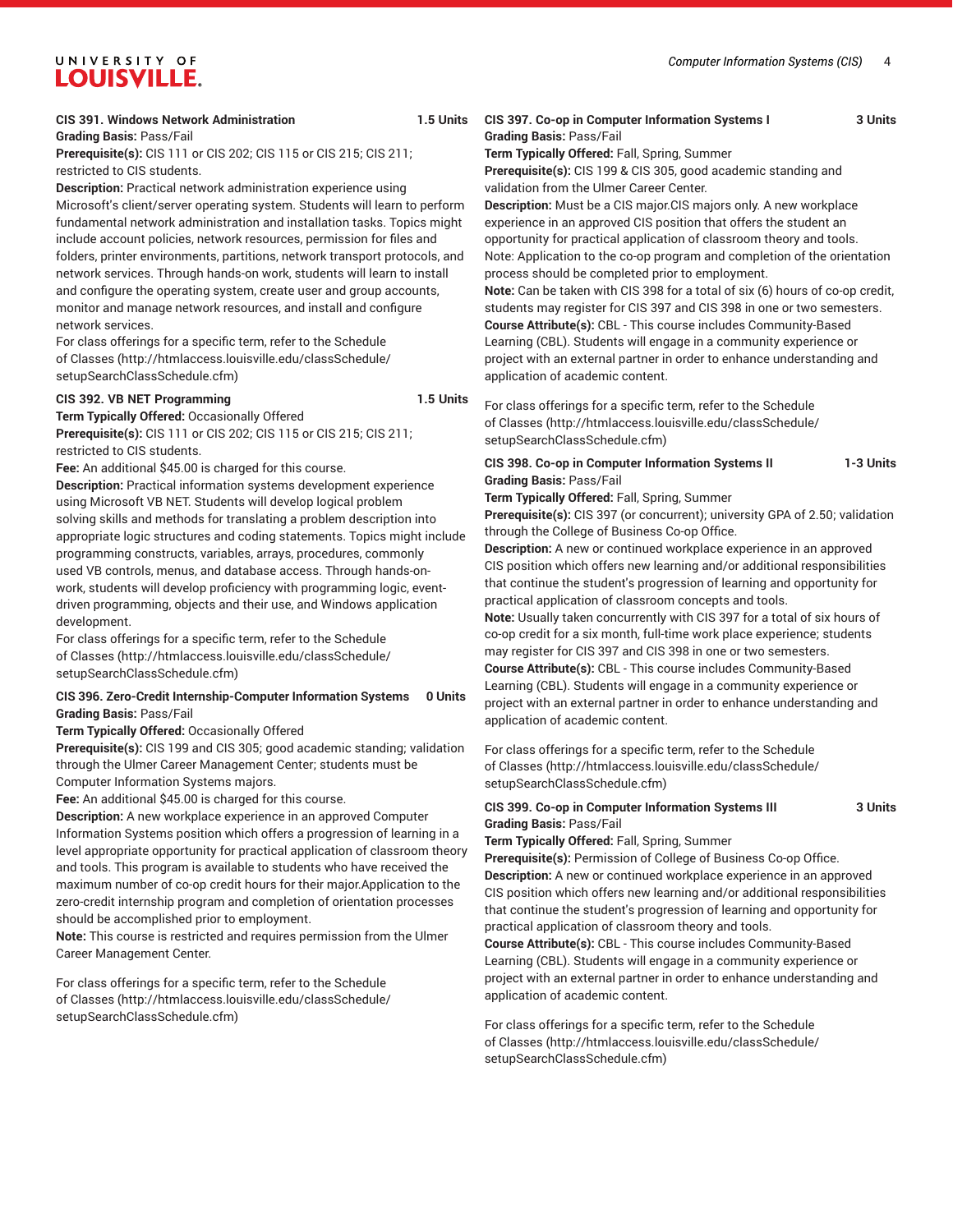# **CIS 410. Management of Information Systems - CUE 3 Units Term Typically Offered:** Fall, Spring

UNIVERSITY OF LOUISVILLE.

**Prerequisite(s):** CIS 310, CIS 320, and CIS 350; Senior standing. **Fee:** An additional \$45.00 is charged for this course.

**Description:** Explores strategic development of information technology; value chain analysis and its application to information resource management; information systems planning; organizing, staffing, and controlling the deployment of information technology; the development of an IT platform and architecture consistent with organizational structure.

**Course Attribute(s):** CUE - This course fulfills the Culminating Undergraduate Experience (CUE) requirement for certain degree programs. CUE courses are advanced-level courses intended for majors with at least 90 earned credits/senior-level status., CBL - This course includes Community-Based Learning (CBL). Students will engage in a community experience or project with an external partner in order to enhance understanding and application of academic content.

For class offerings for a specific term, refer to the [Schedule](http://htmlaccess.louisville.edu/classSchedule/setupSearchClassSchedule.cfm) [of Classes \(http://htmlaccess.louisville.edu/classSchedule/](http://htmlaccess.louisville.edu/classSchedule/setupSearchClassSchedule.cfm) [setupSearchClassSchedule.cfm\)](http://htmlaccess.louisville.edu/classSchedule/setupSearchClassSchedule.cfm)

#### **CIS 411. Web Application Development 3 Units**

**Term Typically Offered:** Fall, Spring

**Prerequisite(s):** CIS 200, CIS 310, and CIS 350.

**Fee:** An additional \$45.00 is charged for this course.

**Description:** This course introduces dynamic web applications and how they are developed. Students will understand the role of client-side and server-side technologies, and use web forms, various server controls and session objects to develop multipage web applications. Students will gain system development experience with current web development tools and platforms.

For class offerings for a specific term, refer to the [Schedule](http://htmlaccess.louisville.edu/classSchedule/setupSearchClassSchedule.cfm) [of Classes \(http://htmlaccess.louisville.edu/classSchedule/](http://htmlaccess.louisville.edu/classSchedule/setupSearchClassSchedule.cfm) [setupSearchClassSchedule.cfm\)](http://htmlaccess.louisville.edu/classSchedule/setupSearchClassSchedule.cfm)

**CIS 415. Careers in Information Systems 1 Unit**

**Grading Basis:** Pass/Fail

**Term Typically Offered:** Occasionally Offered **Prerequisite(s):** CIS 310; CIS 215 or CIS 315; CIS 320; CIS 360. Fee: An additional \$45.00 is charged for this course.

**Description:** Provides an assessment of the student's development as an information systems professional. The emphasis of the course is on completion and presentation of the student's information systems portfolio. Career development activities include: resume preparation and review, career planning, professional information systems organizations and networking, and lifelong learning opportunities. Taught on pass-fail basis.

**Note:** Students are encouraged to enroll in this course during their last semester of CIS coursework.

For class offerings for a specific term, refer to the [Schedule](http://htmlaccess.louisville.edu/classSchedule/setupSearchClassSchedule.cfm) [of Classes \(http://htmlaccess.louisville.edu/classSchedule/](http://htmlaccess.louisville.edu/classSchedule/setupSearchClassSchedule.cfm) [setupSearchClassSchedule.cfm\)](http://htmlaccess.louisville.edu/classSchedule/setupSearchClassSchedule.cfm)

### **CIS 420. CIS Development Project 3 Units**

**Term Typically Offered:** Fall, Spring **Prerequisite(s):** CIS 310, CIS 320 and CIS 350.

**Fee:** An additional \$45.00 is charged for this course.

**Description:** A continuation of CIS 320, this course focuses on the detailed design and implementation phases of the system development life cycle, including user acceptance testing, test planning, design reviews, and change procedures. Specifications created in CIS 320 are used to implement, test, and install a working version of an information system. System deployment emphasizes a web-based architecture. A prototyping approach is taken to develop and test the system in an iterative manner. Students are grouped into project teams, and each team member accepts task assignments necessary to deliver the information system prototype.

**Course Attribute(s):** CBL - This course includes Community-Based Learning (CBL). Students will engage in a community experience or project with an external partner in order to enhance understanding and application of academic content.

For class offerings for a specific term, refer to the [Schedule](http://htmlaccess.louisville.edu/classSchedule/setupSearchClassSchedule.cfm) [of Classes](http://htmlaccess.louisville.edu/classSchedule/setupSearchClassSchedule.cfm) ([http://htmlaccess.louisville.edu/classSchedule/](http://htmlaccess.louisville.edu/classSchedule/setupSearchClassSchedule.cfm) [setupSearchClassSchedule.cfm\)](http://htmlaccess.louisville.edu/classSchedule/setupSearchClassSchedule.cfm)

#### **CIS 430. User Interface Design 3 Units Prerequisite(s):** CIS 320.

**Description:** This course provides a conceptual basis and practical guidelines for the design and development of graphical user interfaces. The course introduces Human-Computer interaction and human factor concepts.Design emphasis is placed on effective information presentation and usability concerns. Development of prototype user interfaces using contemporary GUI software, such as Visual Basic or Web development tools is required.

For class offerings for a specific term, refer to the [Schedule](http://htmlaccess.louisville.edu/classSchedule/setupSearchClassSchedule.cfm) [of Classes](http://htmlaccess.louisville.edu/classSchedule/setupSearchClassSchedule.cfm) ([http://htmlaccess.louisville.edu/classSchedule/](http://htmlaccess.louisville.edu/classSchedule/setupSearchClassSchedule.cfm) [setupSearchClassSchedule.cfm\)](http://htmlaccess.louisville.edu/classSchedule/setupSearchClassSchedule.cfm)

#### **CIS 440. Object-Oriented Methods 3 Units**

**Prerequisite(s):** CIS 310; CIS 215 or CIS 315; CIS 320; CIS 360. **Description:** Information System analysis, design, and implementation using the object-oriented paradigm. Topics include inheritance, encapsulation, and polymorphism, and their use in design and implementing effective object-oriented systems. Exposure to an objectoriented CASE tool and programming with object-oriented language, such as C++, are expected.

For class offerings for a specific term, refer to the [Schedule](http://htmlaccess.louisville.edu/classSchedule/setupSearchClassSchedule.cfm) [of Classes](http://htmlaccess.louisville.edu/classSchedule/setupSearchClassSchedule.cfm) ([http://htmlaccess.louisville.edu/classSchedule/](http://htmlaccess.louisville.edu/classSchedule/setupSearchClassSchedule.cfm) [setupSearchClassSchedule.cfm\)](http://htmlaccess.louisville.edu/classSchedule/setupSearchClassSchedule.cfm)

#### **CIS 443. Analytics Programming 3 Units Term Typically Offered:** Fall, Spring

**Prerequisite(s):** One of the following: BSTA 301, BSTA 201,MATH 109, PSYC 301, SOC 301, CJ 326, MGMT 201 or equivalent.

**Fee:** An additional \$45.00 is charged for this course.

**Description:** Open to all UofL students. This course introduces general programming concepts and techniques to a data analytics audience with no prior programming experience. Students will learn programming techniques that support business analytics with hands-on programming including accessing data, creating informative data graphics, writing functions, debugging, and organizing code. Examples are drawn from the problems and programming patterns often encountered in data analysis. It will use a popular analytics programming language such as Python. For class offerings for a specific term, refer to the [Schedule](http://htmlaccess.louisville.edu/classSchedule/setupSearchClassSchedule.cfm) [of Classes](http://htmlaccess.louisville.edu/classSchedule/setupSearchClassSchedule.cfm) ([http://htmlaccess.louisville.edu/classSchedule/](http://htmlaccess.louisville.edu/classSchedule/setupSearchClassSchedule.cfm) [setupSearchClassSchedule.cfm\)](http://htmlaccess.louisville.edu/classSchedule/setupSearchClassSchedule.cfm)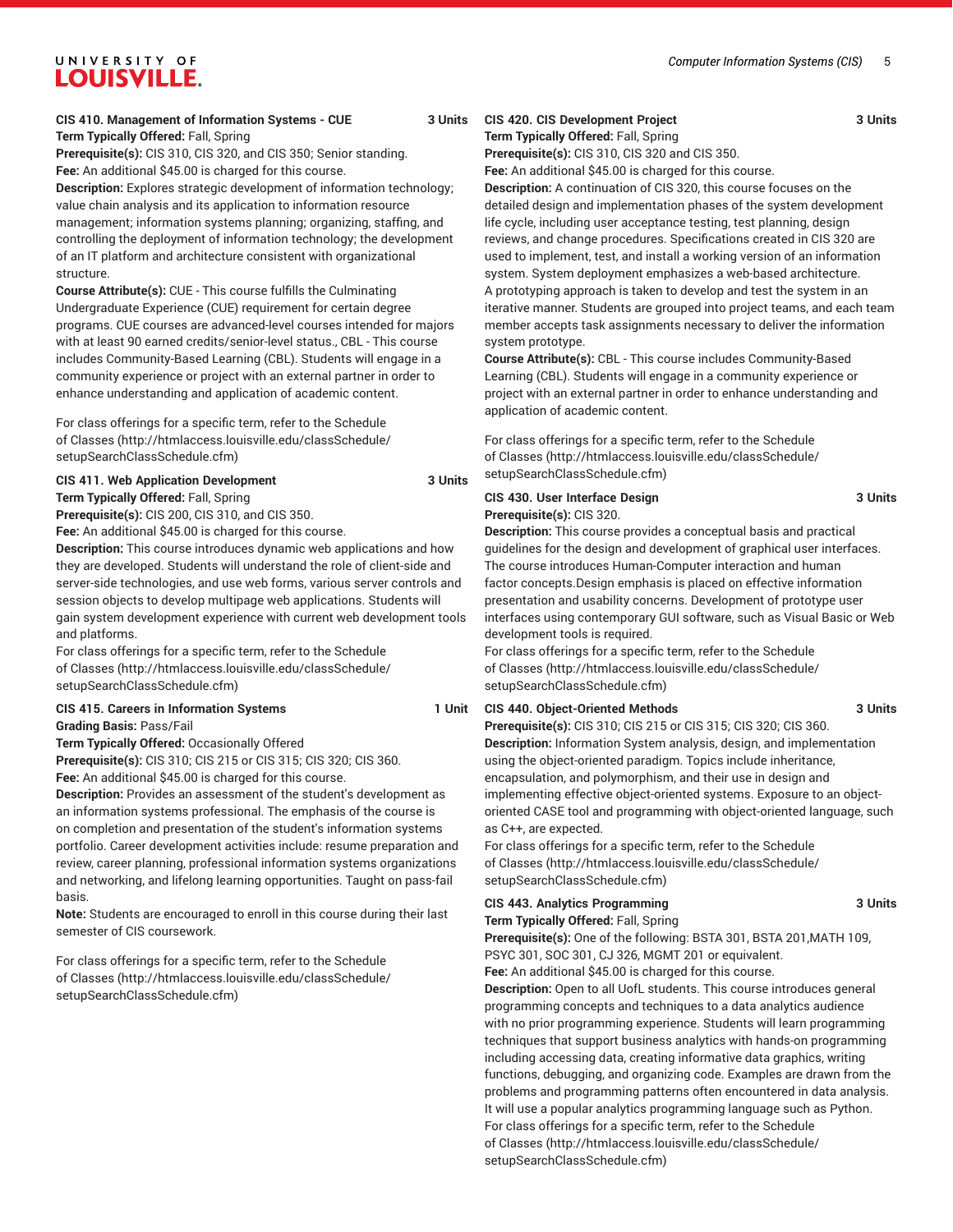**CIS 444. Data Analytics 3 Units**

**Term Typically Offered:** Fall, Spring

**Prerequisite(s):** For CIS 444: One of the following: BSTA 301, BSTA 201,MATH 109, PSYC 301, SOC 301, CJ 326, MGMT 201 or equivalent.

**Fee:** An additional \$45.00 is charged for this course.

**Description:** Open to all UofL students. For MGMT 459: BSTA 301 (or BSTA 201, MATH 109, PSYC 301, SOC 301, CJ 326, MGMT 201 or equivalent), CIS 205, AND CIS 305. Restricted to College of Business MGMT majors and minors. This course reviews and builds on the fundamental statistical concepts and techniques covered in the undergraduate Business Statistics course. Students will learn to model data and use analytical skills to solve real business problems. Topics include exploratory data analysis, estimation, statistical inference about populations, hypothesis testing, ANOVA, linear and multiple regression, and logistic regression.

**Note:** CIS 444 is cross listed with MGMT 459.

For class offerings for a specific term, refer to the [Schedule](http://htmlaccess.louisville.edu/classSchedule/setupSearchClassSchedule.cfm) [of Classes \(http://htmlaccess.louisville.edu/classSchedule/](http://htmlaccess.louisville.edu/classSchedule/setupSearchClassSchedule.cfm) [setupSearchClassSchedule.cfm\)](http://htmlaccess.louisville.edu/classSchedule/setupSearchClassSchedule.cfm)

#### **CIS 445. Machine Learning 3 Units**

**Term Typically Offered:** Fall Only

**Prerequisite(s):** CIS 310, CIS 443, CIS 444.

**Fee:** An additional \$45.00 is charged for this course.

**Description:** Open to all UofL students. This course introduces basic machine learning concepts, techniques and its application to business problems. Topics include data preparation, feature selection, predictive modeling, classification, clustering, evaluation, validation, supervised & unsupervised, reinforcement, deep learning and scalability. The emphasis will be on the application of machine learning techniques to problems in a business context. While there will be discussion about use of machine learning tool and common techniques, the math behind those techniques is not the focus of this course. Machine learning techniques about both structured and unstructured data (such as natural text) are discussed. Heavy use of a machine learning software (e.g., SAS, SPSS) is expected. For class offerings for a specific term, refer to the [Schedule](http://htmlaccess.louisville.edu/classSchedule/setupSearchClassSchedule.cfm) [of Classes \(http://htmlaccess.louisville.edu/classSchedule/](http://htmlaccess.louisville.edu/classSchedule/setupSearchClassSchedule.cfm) [setupSearchClassSchedule.cfm\)](http://htmlaccess.louisville.edu/classSchedule/setupSearchClassSchedule.cfm)

#### **CIS 446. Business Analytics 3 Units**

**Prerequisite(s):** CIS 444.

**Fee:** An additional \$45.00 is charged for this course.

**Description:** This course provides a hands-on learning experience using advanced statistical tools (e.g., SAS and SPSS) that can be leveraged to work with structured data and generate business knowledge. This course covers sophisticated techniques, such as predictive modeling, time-series analysis, and growth modeling. After taking this course, students are expected to be able to: (1) solve common analytical business problems; (2) think systematically about if and how data can help make betterinformed decisions; (3) and use business analytical tools. For class offerings for a specific term, refer to the [Schedule](http://htmlaccess.louisville.edu/classSchedule/setupSearchClassSchedule.cfm) [of Classes \(http://htmlaccess.louisville.edu/classSchedule/](http://htmlaccess.louisville.edu/classSchedule/setupSearchClassSchedule.cfm) [setupSearchClassSchedule.cfm\)](http://htmlaccess.louisville.edu/classSchedule/setupSearchClassSchedule.cfm)

#### **CIS 447. Advanced Business Analytics 3 Units Prerequisite(s):** CIS 445 and CIS 446.

**Fee:** An additional \$45.00 is charged for this course.

**Description:** This course teaches students how to use state of the art analytical tools (e.g.; Hadoop, SAS Enterprise Miner) to handle data that comes in a variety of forms and sizes in more complex, less structured business situations. Students will participate in extensive hands-on work solving realistic business problems. This course guides students with handling optimization models, Monte Carlo simulations, and decision analysis.

For class offerings for a specific term, refer to the [Schedule](http://htmlaccess.louisville.edu/classSchedule/setupSearchClassSchedule.cfm) [of Classes](http://htmlaccess.louisville.edu/classSchedule/setupSearchClassSchedule.cfm) ([http://htmlaccess.louisville.edu/classSchedule/](http://htmlaccess.louisville.edu/classSchedule/setupSearchClassSchedule.cfm) [setupSearchClassSchedule.cfm\)](http://htmlaccess.louisville.edu/classSchedule/setupSearchClassSchedule.cfm)

| CIS 450. Special Topics in Data Analytics                                   | <b>1.5-3 Units</b> |
|-----------------------------------------------------------------------------|--------------------|
| <b>Term Typically Offered:</b> Spring Only                                  |                    |
| <b>Prerequisite(s): CIS 310, CIS 443, CIS 444.</b>                          |                    |
| <b>Deparintion:</b> Open to all otudente Evalere ourrent tening of interest |                    |

**n:** Open to all students. Explore current topics of interest in data science such as data visualization, blockchain, and cloud computing.

For class offerings for a specific term, refer to the [Schedule](http://htmlaccess.louisville.edu/classSchedule/setupSearchClassSchedule.cfm) [of Classes](http://htmlaccess.louisville.edu/classSchedule/setupSearchClassSchedule.cfm) ([http://htmlaccess.louisville.edu/classSchedule/](http://htmlaccess.louisville.edu/classSchedule/setupSearchClassSchedule.cfm) [setupSearchClassSchedule.cfm\)](http://htmlaccess.louisville.edu/classSchedule/setupSearchClassSchedule.cfm)

#### **CIS 455. Computer Ethics, Social Issues and the Law 3 Units Prerequisite(s):** CIS 150 and CIS 300.

**Description:** Provides an introductory examination of the ethical, social, and legal aspects of computing. Topics include responsibilities for computer professionals, intellectual property, privacy, social interaction in electronic forums, policy and other current issues. Case studies, in-class discussion, and position papers are used extensively. For class offerings for a specific term, refer to the [Schedule](http://htmlaccess.louisville.edu/classSchedule/setupSearchClassSchedule.cfm) [of Classes](http://htmlaccess.louisville.edu/classSchedule/setupSearchClassSchedule.cfm) ([http://htmlaccess.louisville.edu/classSchedule/](http://htmlaccess.louisville.edu/classSchedule/setupSearchClassSchedule.cfm) [setupSearchClassSchedule.cfm\)](http://htmlaccess.louisville.edu/classSchedule/setupSearchClassSchedule.cfm)

#### **CIS 460. Advanced Networking 3 Units Prerequisite(s):** CIS 360.

**Description:** This course will cover material relating to network primarily, with several hands-on lab sessions using Cisco and other routers. The principal topics to be covered are: TCP/IP architecture, OSI 7-layer model, IP addressing, Subnet masking, study of protocols such as RIP, BGP, IGRP, IS-IS, X.25, ATM, ARP, OSPF, and networks such as DEC-net and AppleTalk. We will also discuss concepts involving hub, bridge, switch, router, cabling, Voice over IP, Telnet, FTP, Frame Relay, Virtual LAN, network security, security policies and procedures, and risk analysis. For class offerings for a specific term, refer to the [Schedule](http://htmlaccess.louisville.edu/classSchedule/setupSearchClassSchedule.cfm) [of Classes](http://htmlaccess.louisville.edu/classSchedule/setupSearchClassSchedule.cfm) ([http://htmlaccess.louisville.edu/classSchedule/](http://htmlaccess.louisville.edu/classSchedule/setupSearchClassSchedule.cfm) [setupSearchClassSchedule.cfm\)](http://htmlaccess.louisville.edu/classSchedule/setupSearchClassSchedule.cfm)

#### **CIS 465. Advanced Cobol 3 Units**

**Prerequisite(s):** CIS 310; CIS 215 or CIS 315; CIS 320; CIS 360. **Description:** Analysis, design and implementation of advanced business information systems using the COBOL programming language. The course focuses on the COBOL 85 standard and covers aspects of the previous COBOL 74 standard so that students have the abilities needed to maintain and modify older "legacy" systems. Topics covered include: array processing and multilevel tables; advanced file sorting, merging, and searching; indexed and interactive file processing; subroutines; ALL statement; COPY statement; VSAM file concepts; and CICS and SQL concepts. The IBM COBOL compiler is used on a system running under the VM/CMS operating system.